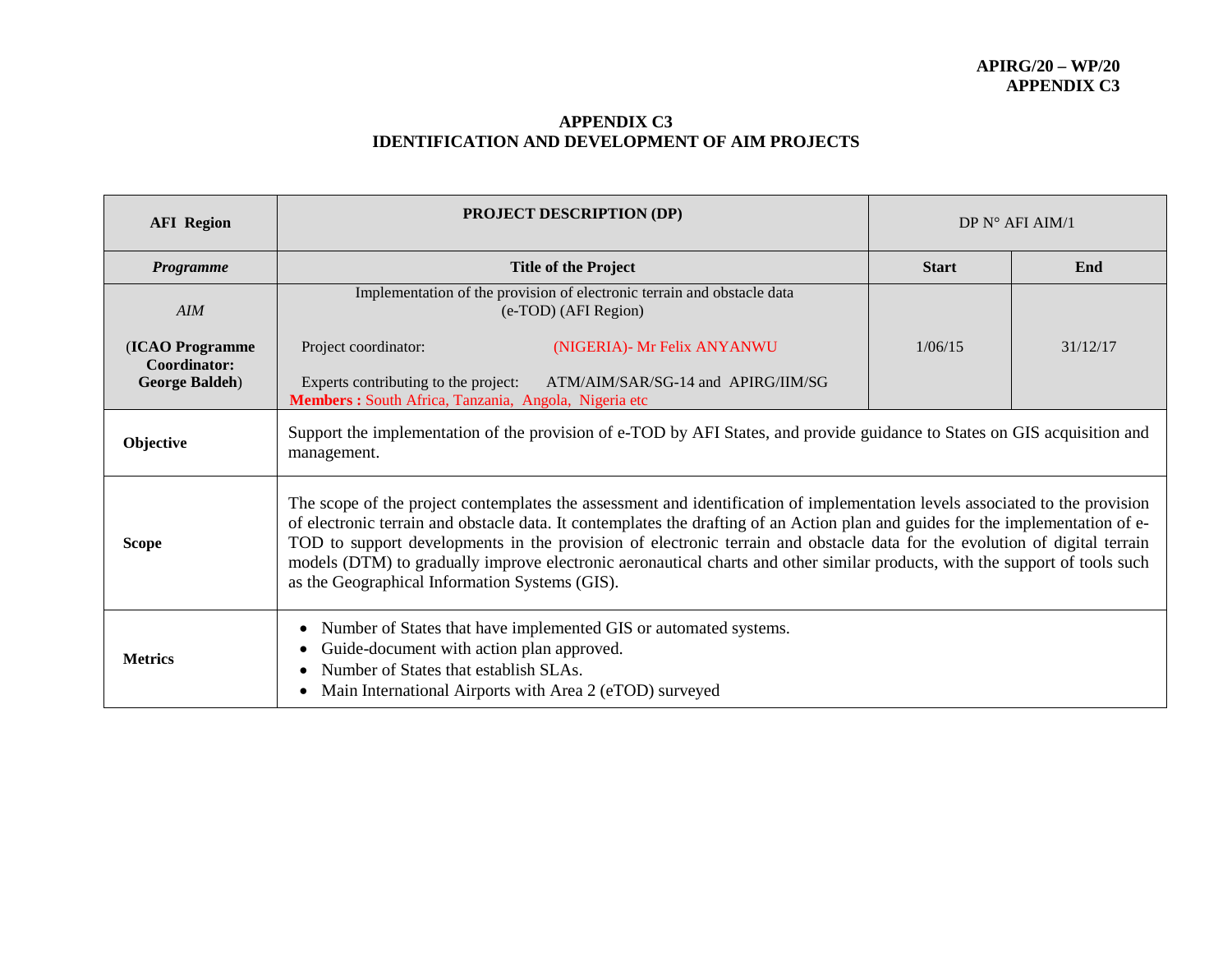| <b>Strategy</b>                                  |  | The conduction of project activities will be coordinated among project members, the Project Coordinator, and the Programme<br>Coordinator, mainly through teleconferences (GoToMeeting application) and meetings that may be held within other<br>scheduled events, based on the activities of the work programme. The Project Coordinator will coordinate with the<br>Programme Coordinator for the inclusion of additional experts, if warranted by the tasks and works to be executed.<br>The results of the work done will be submitted to the consideration and review of State experts in the form of a final<br>consolidated document for analysis, review, and approval, and for presentation to the APIRG/20 by the Programme<br>Coordinator. |                             |                                     |                      |                 |
|--------------------------------------------------|--|--------------------------------------------------------------------------------------------------------------------------------------------------------------------------------------------------------------------------------------------------------------------------------------------------------------------------------------------------------------------------------------------------------------------------------------------------------------------------------------------------------------------------------------------------------------------------------------------------------------------------------------------------------------------------------------------------------------------------------------------------------|-----------------------------|-------------------------------------|----------------------|-----------------|
| Goals                                            |  | Draft the Guide-document containing the objectives of the e-TOD project. 2015.<br>Define the technical and e-TOD project specifications. 2015.<br>Prepare the document containing the e-TOD technical specifications. 2015.<br>Guide on the acquisition of a Geographical Information System (GIS). 2015.<br>GIS implementation Manual. 2015.<br>Available Methodology and tools for surveying Area 2. 2016<br>Main International Airports with Area 2 surveyed. 2016-2017                                                                                                                                                                                                                                                                             |                             |                                     |                      |                 |
| <b>Rationale</b>                                 |  | Compliance with the SARPs of Annexes 15 and 4 to facilitate the execution of performance-based air operations and to advance with the<br>AIS-AIM Transition Roadmap. A close relationship with other projects is needed in order to obtain the operational requirements of the<br>aforementioned applications and their respective tentative dates of implementation.                                                                                                                                                                                                                                                                                                                                                                                  |                             |                                     |                      |                 |
| <b>Related projects</b>                          |  | This project is related to Project AFI ANFR B0 30/DATM "Implementation of the Quality Management System in the AIM units" in the<br><b>AFI Region States.</b>                                                                                                                                                                                                                                                                                                                                                                                                                                                                                                                                                                                          |                             |                                     |                      |                 |
| <b>Project deliverables</b>                      |  | Relationship<br>with the<br>performance-<br><b>based</b><br>regional plan<br>(PFF)                                                                                                                                                                                                                                                                                                                                                                                                                                                                                                                                                                                                                                                                     | <b>Responsible</b><br>party | <b>Status of</b><br>implementation* | <b>Delivery date</b> | <b>Comments</b> |
| Survey on the status of e-TOD<br>implementation. |  | PFF: AFI<br>AIM/1                                                                                                                                                                                                                                                                                                                                                                                                                                                                                                                                                                                                                                                                                                                                      | <b>TBD</b>                  |                                     | 31/12/2015           |                 |
| Generate follow-up report.                       |  | PFF: AFI<br>AIM/1                                                                                                                                                                                                                                                                                                                                                                                                                                                                                                                                                                                                                                                                                                                                      | <b>TBD</b>                  |                                     | 31/12/2015           |                 |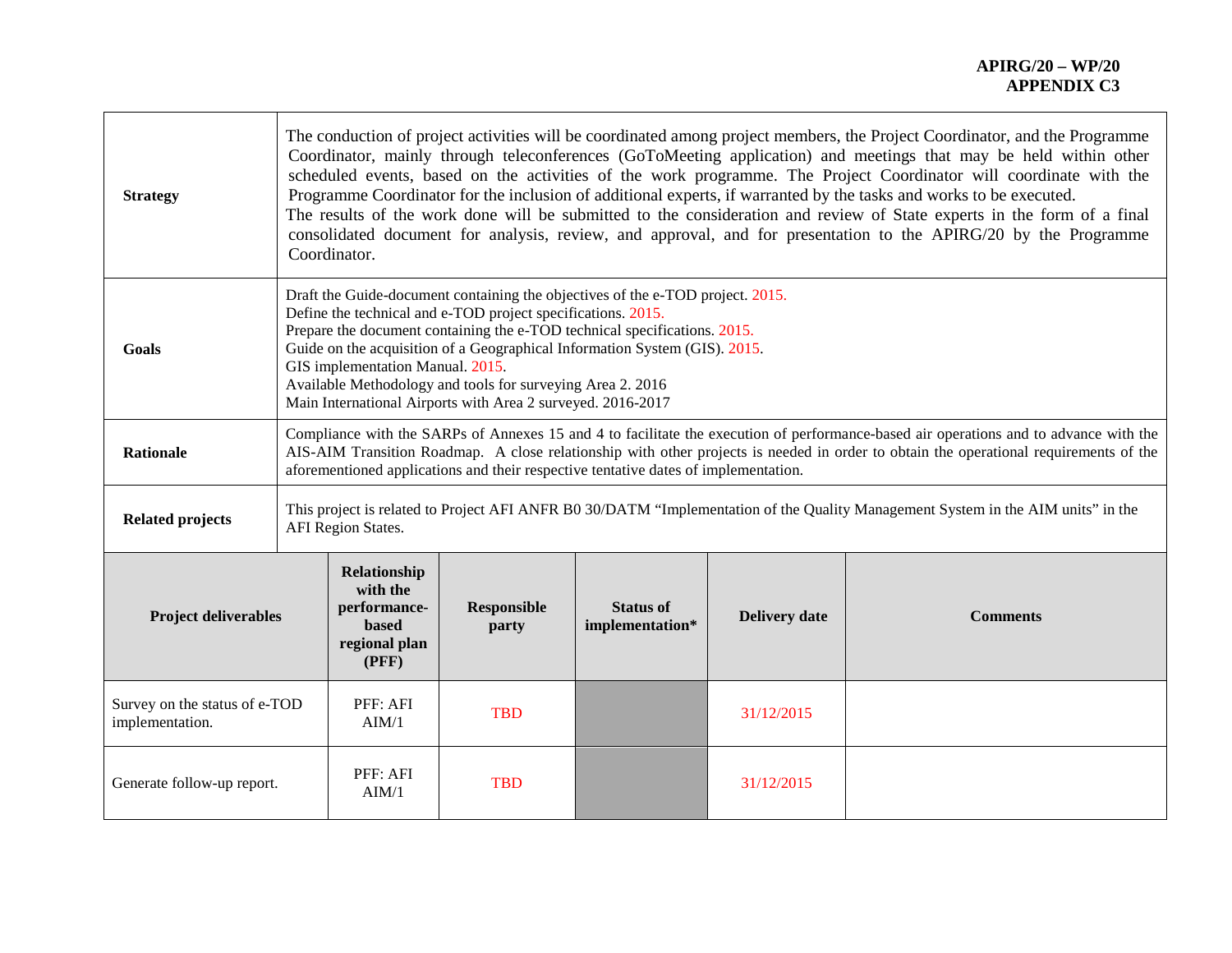| Develop Guide-Document with<br>the objectives of the e-TOD<br>project.                                                |  | PFF: AFI<br>AIM/1                                                                                                                                                                                                                                                                                                                                                                                                                             | <b>TBD</b>              |  | 31/12/2015 |                                                                                                                                                                                                                                                                                                                           |
|-----------------------------------------------------------------------------------------------------------------------|--|-----------------------------------------------------------------------------------------------------------------------------------------------------------------------------------------------------------------------------------------------------------------------------------------------------------------------------------------------------------------------------------------------------------------------------------------------|-------------------------|--|------------|---------------------------------------------------------------------------------------------------------------------------------------------------------------------------------------------------------------------------------------------------------------------------------------------------------------------------|
| Define the technical<br>specification of the e-TOD<br>project.                                                        |  | PFF: AFI<br>AIM/1                                                                                                                                                                                                                                                                                                                                                                                                                             | <b>TBD</b>              |  | 31/12/2015 | Acquire a mobile Mapper and one day training<br>on the equipment. This is a GPS with a high<br>accuracy as per ICAO requirement. Pick the<br>coordinates of all obstacles which are 100m<br>high within the FIR and publish them. The<br>equipment conforms to the accuracy given in<br>annex 15. This will do for area 1 |
| Develop the document with the<br>e-TOD technical specifications.                                                      |  | PFF: AFI<br>AIM/1                                                                                                                                                                                                                                                                                                                                                                                                                             | <b>TBD</b>              |  | 31/12/2015 | We have developed specifications for acquiring<br>obstacle data for area 2 which are hereby<br>Attached. This was for our use for awarding the<br>Contract to a consultant.                                                                                                                                               |
| Guide for the acquisition of a<br>geographical information system<br>(GIS).                                           |  | PFF: AFI<br>AIM/1                                                                                                                                                                                                                                                                                                                                                                                                                             | <b>TBD</b>              |  | 31/12/2015 | For e-TOD we use ERDAS IMAGINE II                                                                                                                                                                                                                                                                                         |
| GIS implementation manual.                                                                                            |  | PFF: AFI<br>AIM/1                                                                                                                                                                                                                                                                                                                                                                                                                             | <b>TBD</b>              |  | 31/12/2015 |                                                                                                                                                                                                                                                                                                                           |
| Present to States the different<br>options available for surveying<br>Area 2                                          |  | ASBU:BO30<br><b>DATM</b>                                                                                                                                                                                                                                                                                                                                                                                                                      | <b>TBD</b>              |  | 31/12/2015 | Using a consultant who have the necessary tools<br>to provide data for area 2a, 2b, 2c, and 2d                                                                                                                                                                                                                            |
| Conduct seminars for e-TOD<br>specialists, describing the plans<br>and expected operational and<br>economic benefits. |  | PFF: AFI<br>AIM/1<br>ASBU:BO30<br><b>DATM</b>                                                                                                                                                                                                                                                                                                                                                                                                 | <b>ICAO</b> Coordinator |  | 31/12/2016 | <b>Encourage National initiatives of States to</b><br>organize seminars to sensitize all e-TOD<br>stakeholders                                                                                                                                                                                                            |
| <b>Resources required</b>                                                                                             |  | Designation of experts in the execution of some of the deliverables. More commitment by States to support the designated Coordinators and<br>experts.                                                                                                                                                                                                                                                                                         |                         |  |            |                                                                                                                                                                                                                                                                                                                           |
|                                                                                                                       |  | Funds to conduct the meetings, missions and to translate reports, regional guides and manuals. Likewise, participants must be given<br>facilities to participate in Go To Meetings.<br>Funds to conduct audit trials. States could cover the cost of trials by their lead auditors, since the experience obtained will contribute to<br>improve the system. Likewise, participants must be given facilities to participate in Go-To Meetings. |                         |  |            |                                                                                                                                                                                                                                                                                                                           |